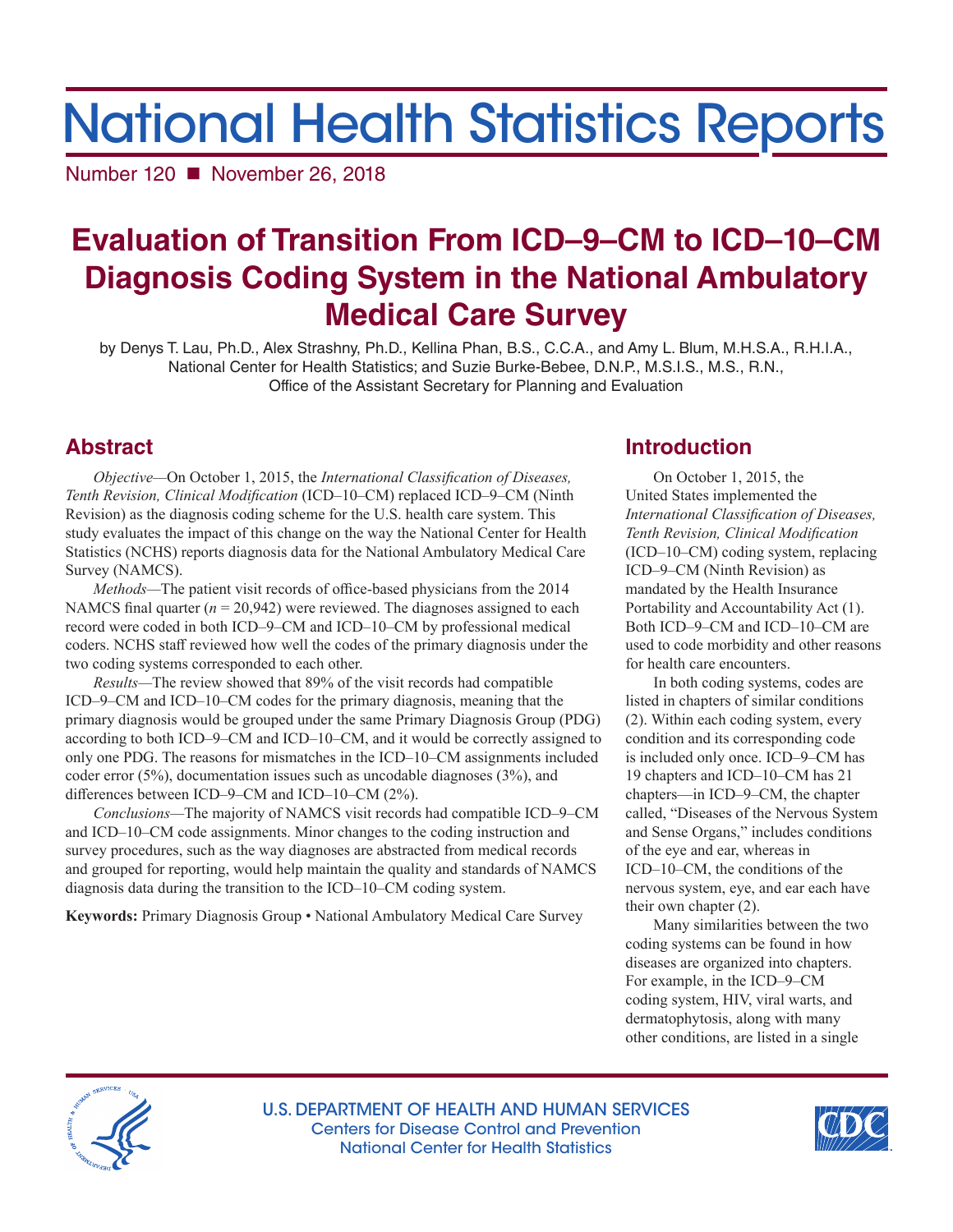chapter called, "Infectious and Parasitic Diseases." Likewise, in the ICD–10–CM coding system, these three conditions are listed in the chapter called, "Certain infectious and parasitic diseases." As another example, viral pneumonia and influenza are listed in both ICD–9–CM and ICD–10–CM in the same chapter, "Diseases of the Respiratory System."

The groupings of conditions into chapters are sometimes conceptualized differently between ICD–9–CM and ICD–10–CM. For example, in the ICD–9–CM coding system, streptococcal sore throat is listed together with HIV, viral warts, and dermatophytosis in the "Infectious and Parasitic Diseases" chapter. However, in the ICD–10–CM coding system, streptococcal sore throat is listed together with viral pneumonia and influenza in the "Diseases of the respiratory system" chapter. These examples demonstrate that although the structure and grouping of conditions in ICD–9–CM and ICD–10–CM are largely similar, some important differences exist. The Update and Revision Committee of the World Health Organization (WHO), publisher of ICD, made these changes to keep ICD in line with current clinical knowledge (3).

It was uncertain whether the transition from ICD–9–CM to ICD–10–CM would affect the way that the National Center for Health Statistics (NCHS) collects, analyzes, and reports diagnosis data in its longstanding National Health Care Surveys, a family of surveys among health care providers and health care facilities. This report describes a comparability study that examines how the transition to ICD–10–CM affected the diagnosis data collected in one of these surveys, the National Ambulatory Medical Care Survey (NAMCS). Since 1973, NAMCS has been the leading source of statistical information on office-based physician health care services in the United States (4). NAMCS collects information about physicians, their practices, and a sample of visits with patients, including physicians' diagnoses of patients. Using data from the fourth quarter of the 2014 NAMCS, this study examines the extent of change in classification of conditions between ICD–9–CM and ICD–10–CM.

#### **Methods**

All 20,942 NAMCS visit records for the fourth quarter of 2014 were reviewed. NAMCS data were initially collected by U.S. Census Bureau field representatives, who abstracted data from the medical record into the NAMCS survey instrument. Patient diagnoses, determined by the physician, were collected, and verbatim text was entered into the instrument. This comparability study was funded by the Office of the Assistant Secretary for Planning and Evaluation of the U.S. Department of Health and Human Services.

The abstracted diagnoses were dual-coded into ICD–9–CM and ICD–10–CM separately by two sets of contracted professional medical coders. The computer system used did not prevent the medical coders from inputting characters that do not constitute a valid code. As described later in this section, this resulted in some invalid codes, which were excluded from further analysis. For each visit, which may have multiple diagnoses, the coders identified a single primary diagnosis as well as zero or more secondary diagnoses. Because the order of the secondary diagnoses for each visit could vary by coder, a comprehensive comparison of all the diagnoses for each visit would have been difficult and time-consuming. Because of this, and because the primary diagnosis is the most significant reason for the encounter, this study examined only the primary diagnosis from each record.

For ease of reporting by NCHS, many NAMCS tables and reports include estimates grouped by primary diagnosis codes into Primary Diagnosis Groups (PDGs) (5). Each PDG consists of a single ICD–9–CM code or group of codes that refer to the same condition. For example, diabetes mellitus is described by a number of ICD–9–CM codes, including code 249.11, "Secondary diabetes mellitus with ketoacidosis, uncontrolled"; code 250.02, "Diabetes mellitus without mention of complication, type II or unspecified type, uncontrolled"; and code 250.43, "Diabetes with renal manifestations, type I [juvenile type], uncontrolled," among other codes. Collectively, these codes are grouped by NCHS into a single PDG

called "Diabetes mellitus" for reporting purposes.

The distinction among ICD–9–CM codes, PDGs, and ICD–9–CM chapters is as follows: ICD–9–CM codes are very specific and, therefore, are useful for describing precise medical diagnoses. However, these codes may be too specific for purposes of public health reporting. ICD–9–CM codes are used to construct ICD–9–CM chapters, which group a large number of conditions that share similar defining characteristics. PDGs consist of specific or grouped ICD–9–CM codes from the same ICD–9–CM chapter. The groupings are selected to describe conditions more broadly and are based on conditions more commonly reported in NAMCS data. For example, "chest pain" is a PDG reported by NAMCS based on the ICD–9–CM code 786.5, which is listed under the ICD–9–CM chapter, "Symptoms, Signs, and Ill-Defined Conditions," composed of ICD–9–CM codes 780–799. While ICD–9–CM chapters number 19, PDGs total 147. The [Technical Notes Table](#page-6-0) further illustrates the relationship among ICD–9–CM codes, PDGs, and ICD–9–CM chapters.

In addition to the specific PDGs, a group of "other" PDGs are assigned. For a given class of diagnosis, these groups are not designated as a specific diagnosis group but instead refer to all other conditions in a particular ICD–9–CM chapter that are not described by more specific PDGs. For example, the ICD–9–CM chapter titled, "Endocrine, Nutritional and Metabolic Diseases, and Immunity Disorder," is broken down into the following PDGs: "Acquired hypothyroidism," "Other disorders of thyroid gland," "Diabetes mellitus," "Disorders of lipoid metabolism," and "Overweight and obesity." However, the other conditions listed in this ICD–9–CM chapter are not classified by a specific diagnosis but instead are assigned to the PDG titled, "Other endocrine, nutritional and metabolic diseases, and immunity disorders."

One key feature of PDGs is that all of the ICD–9–CM codes included in a PDG come from the same ICD–9–CM chapter. In this way, the PDG classification respects the decisions of WHO about which codes are listed in which chapter, therefore reflecting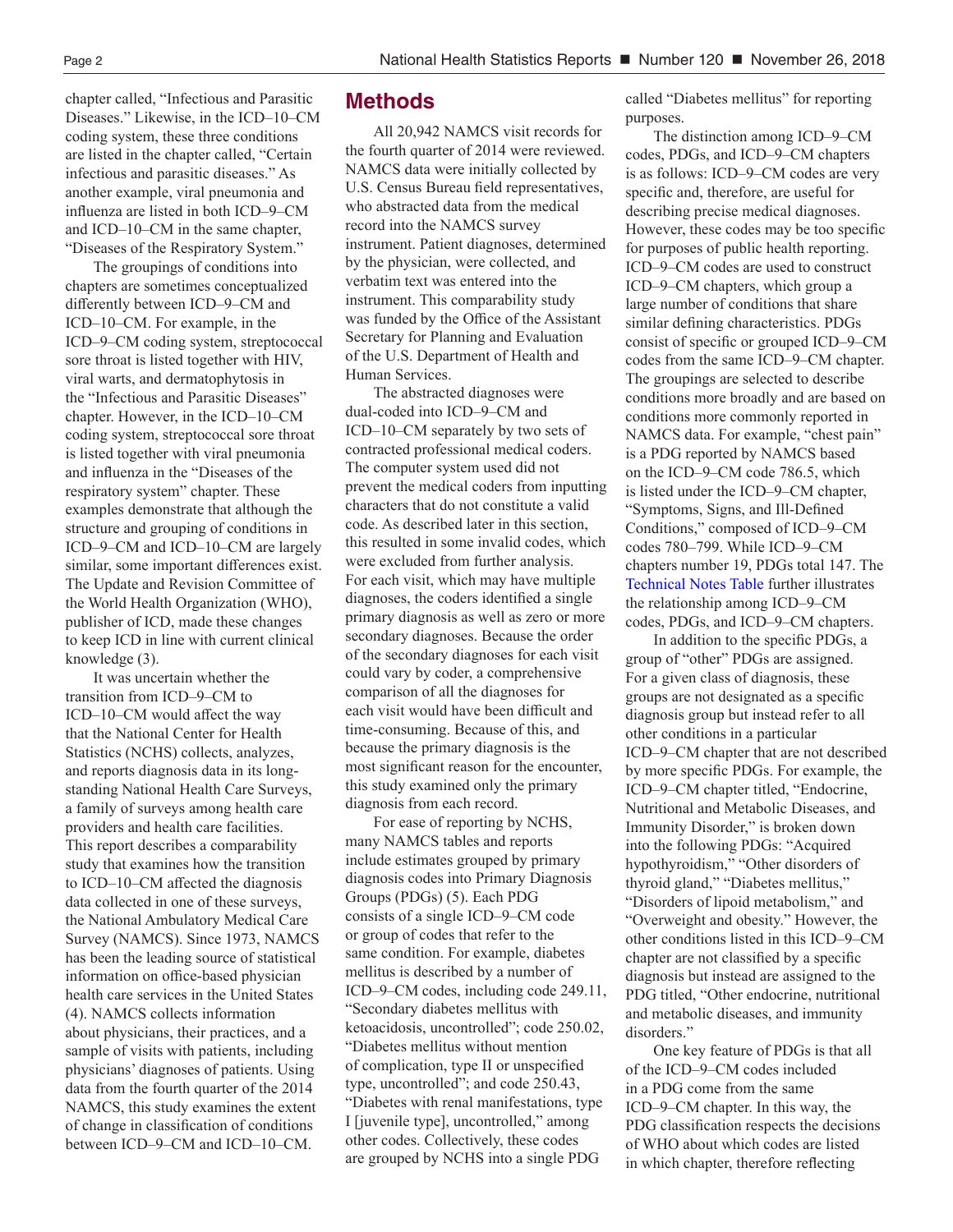<span id="page-2-0"></span>**Table. Primary Diagnosis Group compatibility of primary diagnosis using ICD–9–CM and ICD–10–CM coding systems: National Ambulatory Medical Care Survey, Q4, 2014**

| Category                                                                  | Number<br>of records | Percent<br>of records |
|---------------------------------------------------------------------------|----------------------|-----------------------|
|                                                                           | 20.942               | 100                   |
|                                                                           | 285                  |                       |
|                                                                           | 20.657               | 99                    |
|                                                                           | 19.124               | 91                    |
| Match using Component B only (multiple PDG assignment of ICD-10-CM codes) | 19.920               | 95                    |
|                                                                           | 18.685               | 89                    |
|                                                                           | 1.972                |                       |
|                                                                           | 947                  |                       |
|                                                                           | 67                   |                       |
|                                                                           | 348                  |                       |

NOTES: Percentages may not add to 100% due to rounding. ICD–9–CM and ICD–10–CM are *International Classification of Diseases, Ninth Revision* or *Tenth Revision, Clinical Modification.* Q4 is fourth quarter. PDG is Primary Diagnosis Group.

SOURCE: NCHS, National Ambulatory Medical Care Survey, 2014.

the latest clinical knowledge at the time when the coding system was developed.

This study consists of two levels of review of the PDGs. The PDGs are used as the comparison tool because of their use in NAMCS tabulations.

#### **First-level review**

NCHS staff identified ICD–9–CM and ICD–10–CM codes that were not valid and, thus, could not be further analyzed. Invalid codes included those that were not actual ICD codes (under ICD–9–CM or ICD–10–CM) resulting from data entry error. NCHS staff then performed a first-level review with two concurrent components, A and B. Component A of first-level review assessed whether the ICD–10–CM codes matched the equivalent PDG for ICD–9–CM. Component B of first-level review assessed whether a particular ICD–10–CM code was assigned to more than one of the PDGs. By definition, each ICD–9–CM code must be located in only one PDG; therefore, no ICD–10–CM code should be assigned to more than one PDG.

#### **Component A: ICD–10–CM code/ ICD–9–CM PDG match**

As discussed previously, some ICD–10–CM codes are classified in a different chapter than they were in ICD–9–CM. Because of differing chapters, and because all codes in a PDG come from a single chapter, a potential mismatch in the PDG classification may result: The ICD–9–CM code(s) used previously to define a PDG may be listed under a different chapter using

ICD–10–CM. When such cases occurred, they were considered a mismatch and included in second-level review.

For example, consider the PDG "Cataract." Under ICD–9–CM, the "Cataract" PDG was composed of the codes from 366.0 to 366.9, all of which are part of the ICD–9–CM chapter, "Diseases of the Nervous System and Sense Organs" (320–389). This includes diabetic cataract, the code for which is 366.41. In ICD–10–CM, while many of the same codes still fall within the same chapter, "Diseases of the eye and adnexa" (H00–H59), diabetic cataract is classified in the "Endocrine, nutritional and metabolic diseases" chapter (E00–E89), together with diabetes. Therefore, the visit records with ICD–10–CM codes for diabetic cataract were considered a mismatch for the "Cataract" PDG when compared with ICD–9–CM codes.

#### **Component B: Multiple PDG assignment of ICD–10–CM codes**

Because each ICD–9–CM code is located in only one PDG, equivalent ICD–10–CM codes should be located in only one PDG as well. Of the ICD–10–CM codes that appeared in multiple visit records, ICD–10–CM codes that were included in multiple PDGs were defined as mismatches and included in the second-level review. The 2015 General Equivalence Mappings (GEMs) were used to determine the PDG assignment of ICD–10–CM codes (6). GEMs is a software tool that provides forward and backward mappings between ICD–9–CM and ICD–10–CM and is maintained by

the Centers for Medicare & Medicaid Services.

#### **Second-level review**

A second-level review was conducted for visit records with ICD–10–CM codes that did not match the equivalent ICD–9–CM PDG, and visit records with ICD–10–CM codes that were included in multiple PDGs. NCHS staff determined the reasons for coding mismatches by comparing the verbatim text of conditions abstracted from patient medical records in NAMCS with the ICD–9–CM and ICD–10–CM coding assignments. Reasons for the mismatches were identified and grouped into common themes.

#### **Reporting of results**

The Table shows counts and percentages of visit records for several categories. All percentages shown have the same denominator, namely, 20,942, the total number of visit records. All visit records are classified into two mutually exclusive categories: 1) Either ICD–9–CM or ICD–10–CM code is not valid, or 2) both ICD–9–CM and ICD–10–CM codes are valid. The codes determined to be valid are classified as: 1) Match according to Component A only; 2) Match according to Component B only; 3) Match in both Components A and B; and 4) Not a match in either Component A or B. Finally, visits in the last category are further classified into mutually exclusive categories that describe the reasons for the coding mismatches.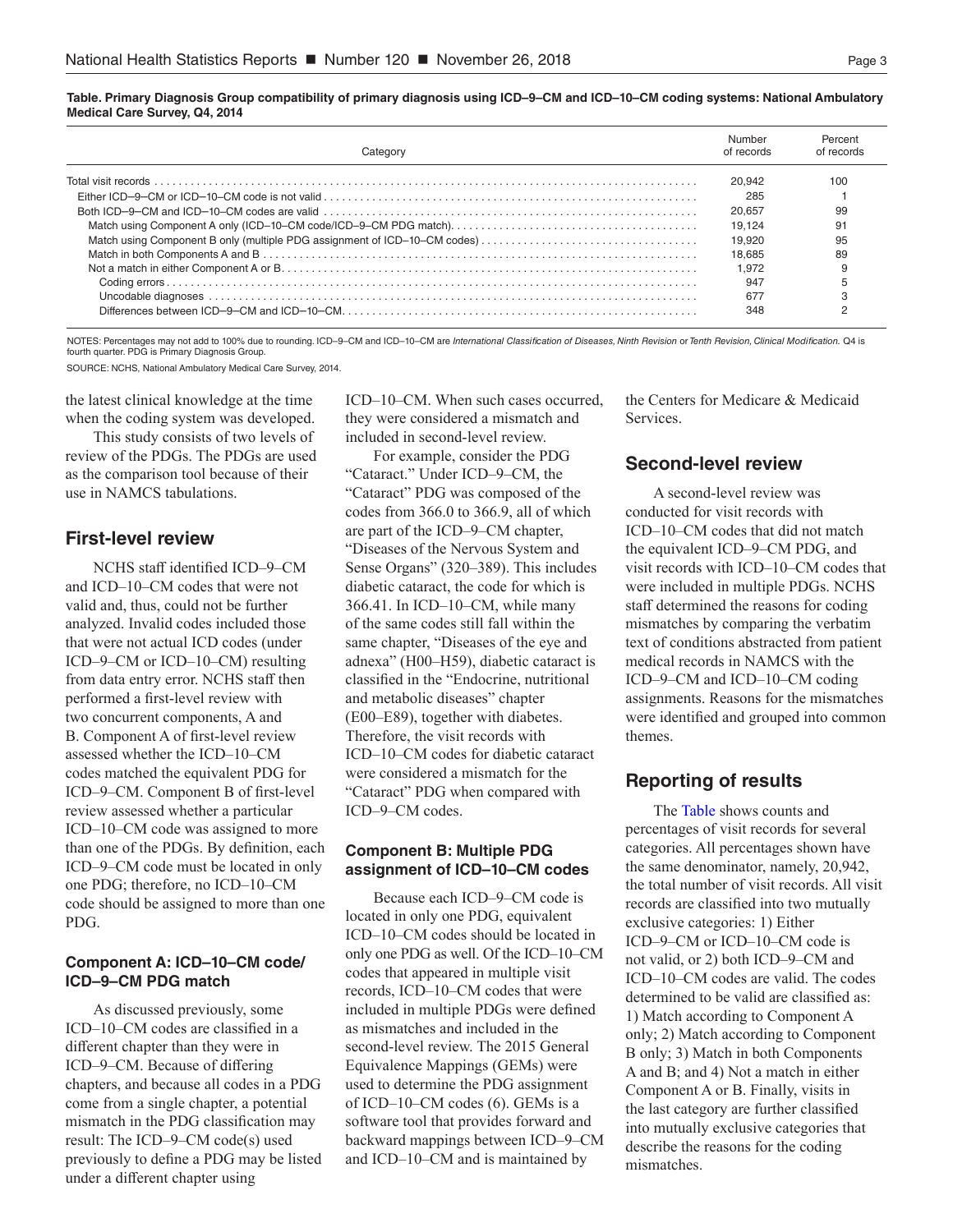## **Results**

Of all the NAMCS visit records, 285 (1%) had an ICD–9–CM or ICD–10–CM code that was not valid [\(Table\)](#page-2-0). These records could not provide information on the relationship between the two coding systems and, therefore, were not reviewed further.

## **First-level review**

#### **Component A: ICD–10–CM code/ ICD–9–CM PDG match**

Of all the visit records, 19,124 (91%) had a match between the assigned ICD–10–CM code for the primary diagnosis and the equivalent ICD–9–CM PDG. The match percentage varied by ICD–9–CM PDG. Some examples of PDGs with high and low match percentages follow:

- **●** "Other chronic obstructive pulmonary disease and allied conditions" (118 visit records) had a 100% match percentage (data not shown). That is, for all of the visits that were assigned to this PDG using ICD–9–CM, the ICD–10–CM code was assigned to this PDG as well.
- **●** "Diabetes mellitus" (1,006 records) had a 99.5% match percentage.
- **●** "Follow-up examination" (188 records), "Other encounter related to reproduction" (140 records), and "Other symptoms, signs and illdefined conditions" (572 records) had match percentages of less than 80%.
- **●** "Specific procedures and aftercare" (331 records) had a match percentage of less than 50%. Additional codes for aftercare in ICD–10–CM accounted for the relatively large percentage of mismatches.

#### **Component B: Multiple PDG assignment of ICD–10–CM codes**

Of all the visit records, 19,920 (95%) had an ICD–10–CM code for the primary diagnosis that either 1) occurred only once in the data file, or 2) if it occurred more than once in the data file, was assigned to the same PDG for every

occurrence. The number of PDGs to which an ICD–10–CM code was assigned varied by the code. The following ICD–10–CM codes were assigned to 10 or more PDGs:

- **●** ICD–10–CM code Z09, "Encounter for follow-up examination after completed treatment for conditions other than malignant neoplasm" (189 visit records), was assigned to 22 PDGs (data not shown). Of these, 144 records (76%) corresponded to a single PDG, and the rest (45 records, or 24%) corresponded to another 21 PDGs. When assigning a code to a follow-up visit when the disease, disorder, or symptom for which the follow-up is being made is known, a coder could assign for the primary diagnosis either a follow-up code or a code for the condition for which the follow-up is being made. Although specific guidelines address how coders should handle these situations, the guidelines may not be followed due to human error. Thus, it is possible that the ICD–9–CM coder assigned a code for the condition for which the follow-up is being made, while the ICD–10–CM coder assigned the follow-up code.
- ICD-10-CM code Z98.89, "Other specified post-procedural states" (35 visit records), was assigned to 11 PDGs. Only 4 records (11%) had ICD–10–CM codes that corresponded to a single PDG. For assigning ICD–9–CM codes to postoperative visits, a guideline specifies that, if the preoperative diagnosis is known, that diagnosis should be listed (7). Such a guideline does not exist in ICD–10–CM. This is why for many postoperative visits, the ICD–9–CM code was something other than a postoperative code, while the ICD–10–CM code was a postoperative code.
- **●** ICD–10–CM code Z00.00, "Encounter for general adult medical examination without abnormal findings" (629 visit records), was assigned to 10 PDGs. However, 592 records (94%) corresponded to a single PDG.

#### **Combined results from both first-level components**

The number of records that had matching ICD–9–CM and ICD–10–CM codes on both components of the firstlevel review was 18,685 (89%). That is, these records had both 1) an ICD–10–CM code and ICD–9–CM PDG match, and 2) the ICD–10–CM code was assigned to a single PDG [\(Table\).](#page-2-0)

## **Second-level review**

The 1,972 visit records (9%) that were not matched according to either Component A or B underwent secondlevel review. Three underlying causes were identified for the discrepancies: 1) coding errors, 2) uncodable diagnoses abstracted from medical records, and 3) differences in the classification of diagnoses between ICD–9–CM and ICD–10–CM. A description of these causes follows:

*Coding errors—*Although the abstracted diagnosis was specific enough, a coding error occurred in the assignment of the ICD–9–CM code, the ICD–10–CM code, or both. This happened in 947 (5%) of the visit records. For example, when the visit is a follow-up examination for an underlying health condition specified in the abstracted diagnosis, the primary diagnosis code should be for the underlying health condition, not for the follow-up examination. In some of these cases, one coder incorrectly assigned the primary diagnosis code to the follow-up examination, while the other coder correctly assigned the primary diagnosis code to the underlying health condition.

*Uncodable diagnoses—*The abstracted diagnosis could not be understood, had terms or phrases for which ICD does not have a code, or was not specific enough for compatible coding between ICD–9–CM and ICD–10–CM to have occurred. This happened in 677 (3%) of the visit records. For example, the abstracted diagnosis for a particular visit record was "viral respiratory infection." Because this term is not indexed in either ICD–9–CM or ICD–10–CM, it is classified as an uncodable diagnosis. In this case, the ICD–9–CM code assigned was "Respiratory syncytial virus (RSV)" (079.6), while the ICD–10–CM code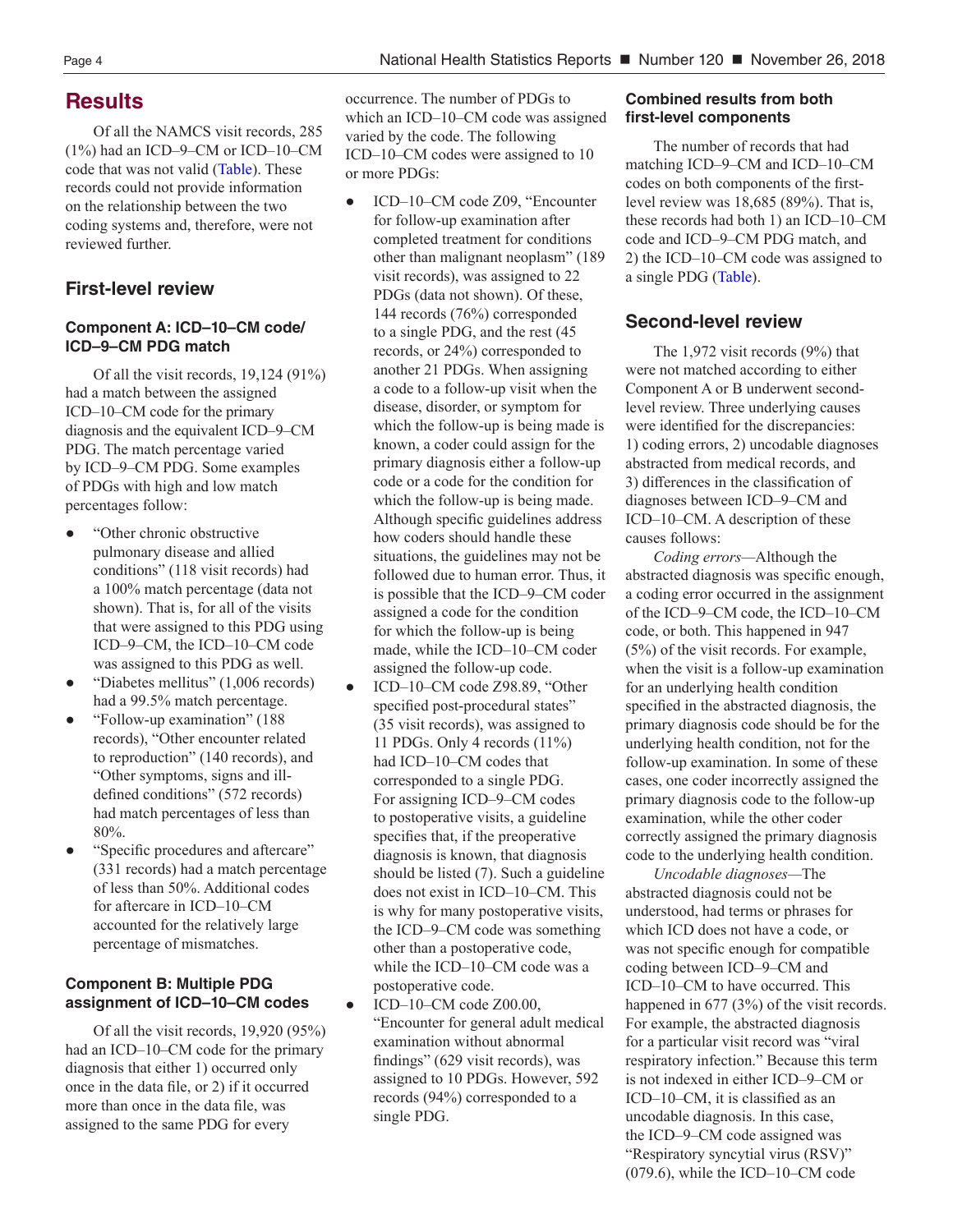assigned was "Respiratory syncytial virus as the cause of diseases classified elsewhere" (B97.4).

*Differences between ICD–9–CM and ICD–10–CM—*The ICD–9–CM and ICD–10–CM codes were assigned correctly. The diagnosis under ICD–10–CM is listed in a chapter that does not correspond to the chapter in which it is listed under ICD–9–CM, leading to a mismatch in the PDG assignment. This happened for 348 visit records (2%). For example, visit records with an abstracted diagnosis indicating an unspecified food poisoning were coded under ICD–9–CM as, "Food poisoning, unspecified" (code 005.9), part of the "Infectious and Parasitic Diseases" chapter, and were assigned to the "Other infectious and parasitic diseases" PDG. However, these same visits were coded under ICD–10–CM as, "Toxic effect of unspecified noxious substance eaten as food, accidental (unintentional), initial encounter" (T62.91XA), which is part of the ICD–10–CM chapter, "Injury, poisoning and certain other consequences of external causes." Since this chapter does not correspond to the ICD–9–CM chapter, "Infectious and Parasitic Diseases," the disease under ICD–10–CM cannot be part of the "Other infectious and parasitic diseases" PDG; instead, it is part of the "Poisonings" PDG.

### **Discussion**

In this study, data for primary diagnosis in NAMCS fourth-quarter 2014 visit records were dual-coded in ICD–9–CM and ICD–10–CM to determine the comparability of PDGs when using ICD–9–CM compared with ICD–10–CM coding. Of all visit records reviewed, 89% had a matching ICD–9–CM and ICD–10–CM code for the primary diagnosis, indicating that the transition from the ICD–9–CM to ICD–10–CM coding systems did not have a large effect on the way diagnosis codes were coded and reported in NAMCS. Among the remaining records that had mismatches, the mismatches were attributable to coding errors (5% of all visit records), uncodable diagnoses (3% of all visit records), and chapter change between the two coding systems (2% of all visit records).

To minimize mismatches in NAMCS due to the transition from ICD–9–CM to ICD–10–CM coding systems, the three underlying causes for these mismatches need to be addressed. The issue of coding errors can be addressed by updating the coder training manuals that NCHS uses to educate contracted professional medical coders and by providing updated coding guidelines to further enforce correct coding procedures to avoid future coding errors. The issue of uncodable diagnoses can be addressed with NCHS providing better training to field representatives who abstract information from patient medical records for NAMCS. Specifically, data collection instructions can be updated and survey instruments can be revised to prompt field representatives to abstract from medical records all structured and unstructured information that may be relevant to the patient's diagnosis, so that sufficient information can be captured to assign diagnosis codes. Finally, the chapter change problem can be addressed by identifying those changes in NCHS publications and web pages to better inform users of the National Health Care Surveys. Furthermore, the use of the ICD–9–CM-based definition of PDGs is being reconsidered, and the use of the ICD–10–CM-based definition is being explored instead.

This study is limited to NAMCS diagnosis data for ambulatory care visits among office-based physicians. Data on procedures were not examined to assess the effect of transitioning from the ICD–9 Procedure Coding System (ICD–9–PCS) to ICD–10–PCS. Other settings, such as hospital outpatient, inpatient, and emergency departments, may receive patients with more acute or severe conditions and diagnoses different from those seen in physician offices, potentially resulting in different levels of matching between ICD–9–CM and ICD–10–CM. In addition, for simplicity, this study examined only the primary diagnosis abstracted from each sampled visit record. Findings from this study on the comparability between ICD–9–CM and ICD–10–CM may not apply to other diagnoses listed in the visit records. Finally, this study examined 2014 NAMCS data before the implementation of ICD–10–CM in the United States. The quality of medical coding is expected to improve over time with more experience among coders.

This study has found that a large majority of NAMCS visit records—close to 90%—would have comparable primary diagnosis codes during the transition from using ICD–9–CM to ICD–10–CM coding systems. NCHS recognizes that to further improve the comparability of diagnosis codes between the two coding systems, some modifications are needed to the current abstracting and coding practices. In addition, new PDGs will be constructed to better correspond to the ICD–10–CM chapters. These efforts are an important part of the continuous quality improvement processes to which NCHS is committed to maintain the quality of diagnoses reporting in NAMCS during the transition to ICD–10–CM.

#### **References**

- 1. National Center for Health Statistics. International Classification of Diseases, (ICD–10–CM/PCS) transition background. 2015. Available from: [https://](https://www.cdc.gov/nchs/icd/icd10cm_pcs_background.htm) [www.cdc.gov/nchs/icd/icd10cm\\_pcs\\_](https://www.cdc.gov/nchs/icd/icd10cm_pcs_background.htm) [background.htm.](https://www.cdc.gov/nchs/icd/icd10cm_pcs_background.htm)
- 2. National Center for Health Statistics. International classification of diseases, tenth revision, clinical modification (ICD–10–CM). 2017. Available from: [https://www.cdc.gov/nchs/icd/](https://www.cdc.gov/nchs/icd/icd10cm.htm) [icd10cm.htm](https://www.cdc.gov/nchs/icd/icd10cm.htm).
- 3. World Health Organization. The WHO–FIC Update and Revision Committee (URC). 2017. Available from: [http://www.who.int/classifications/](http://www.who.int/classifications/committees/urc/en/) [committees/urc/en/.](http://www.who.int/classifications/committees/urc/en/)
- 4. National Center for Health Statistics. Ambulatory health care data: About the Ambulatory Health Care Surveys. 2017. Available from: [https://www.cdc.gov/](https://www.cdc.gov/nchs/ahcd/about_ahcd.htm) [nchs/ahcd/about\\_ahcd.htm](https://www.cdc.gov/nchs/ahcd/about_ahcd.htm).
- 5. Schappert SM, Burt CW. Ambulatory care visits to physician offices, hospital outpatient departments, and emergency departments: United States, 2001–02. National Center for Health Statistics. Vital Health Stat 13(159). 2006.
- 6. Centers for Medicare & Medicaid Services. 2015 ICD–10–CM and GEMs. 2014. Available from: [https://www.cms.](https://www.cms.gov/Medicare/Coding/ICD10/2015-ICD-10-CM-and-GEMs.html) [gov/Medicare/Coding/ICD10/2015-ICD-](https://www.cms.gov/Medicare/Coding/ICD10/2015-ICD-10-CM-and-GEMs.html)[10-CM-and-GEMs.html](https://www.cms.gov/Medicare/Coding/ICD10/2015-ICD-10-CM-and-GEMs.html).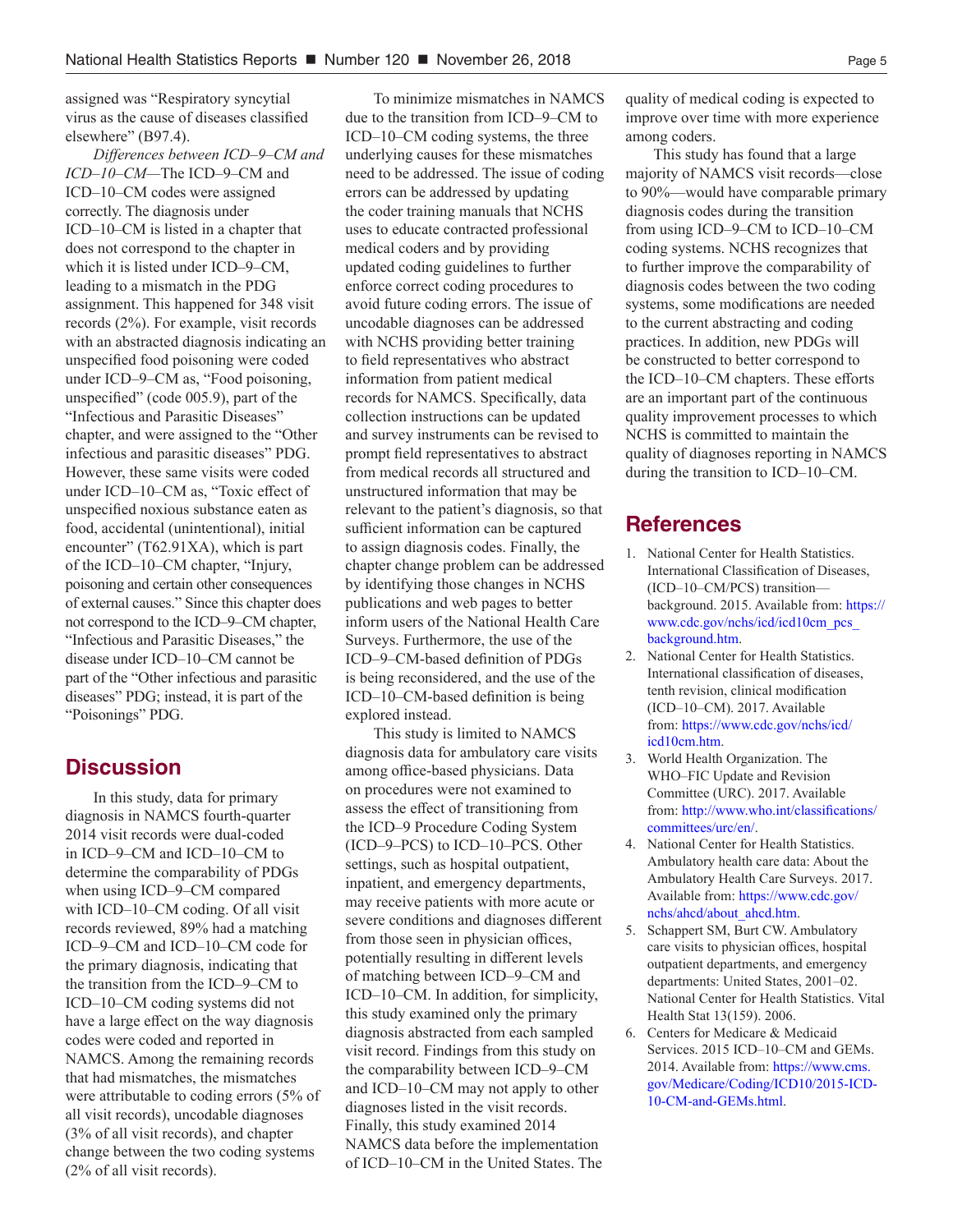7. Centers for Medicare & Medicaid Services; National Center for Health Statistics. ICD–10–CM official guidelines for coding and reporting: FY 2016. 2018. Available from: [https://www.cdc.gov/](https://www.cdc.gov/nchs/data/icd/10cmguidelines_2016_Final.pdf) [nchs/data/icd/10cmguidelines\\_2016\\_](https://www.cdc.gov/nchs/data/icd/10cmguidelines_2016_Final.pdf) [Final.pdf.](https://www.cdc.gov/nchs/data/icd/10cmguidelines_2016_Final.pdf)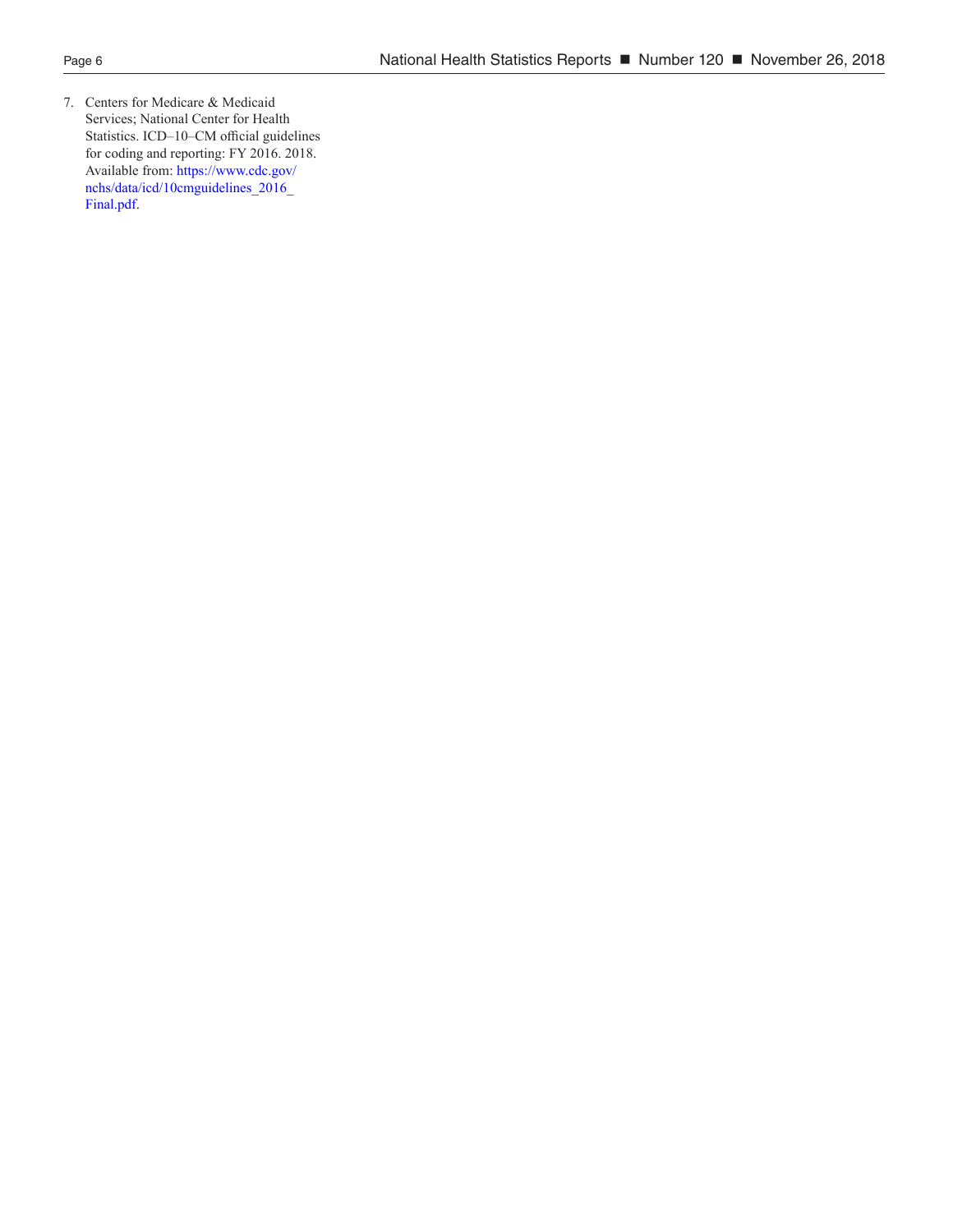## <span id="page-6-0"></span>**Technical Notes**

#### **Table. Primary Diagnosis Groups, as defined by ICD–9–CM codes: 2012 update**

| Category<br>number | Category label                                                | ICD-9-CM codes                                                              | ICD-9-CM chapter                                                                        |
|--------------------|---------------------------------------------------------------|-----------------------------------------------------------------------------|-----------------------------------------------------------------------------------------|
| 001                | Streptococcal sore throat                                     | 034.0                                                                       | <b>Infectious and Parasitic Diseases</b>                                                |
| 002                | Human immunodeficiency virus [HIV] disease                    | 042                                                                         | <b>Infectious and Parasitic Diseases</b>                                                |
| 003                | Viral warts                                                   | 078.1                                                                       | <b>Infectious and Parasitic Diseases</b>                                                |
| 004                | Unspecified viral and chlamydial infection                    | 079.9                                                                       | <b>Infectious and Parasitic Diseases</b>                                                |
|                    |                                                               |                                                                             |                                                                                         |
| 005                | Dermatophytosis                                               | 110                                                                         | <b>Infectious and Parasitic Diseases</b>                                                |
| 006                | Candidiasis                                                   | 112                                                                         | <b>Infectious and Parasitic Diseases</b>                                                |
| 007                | Other infectious and parasitic diseases                       | 001-033,034.1-041.9,045.0-078.0,                                            | <b>Infectious and Parasitic Diseases</b>                                                |
|                    |                                                               | 078.2-079.8,080-104,111,114-139                                             |                                                                                         |
| 008                | Malignant neoplasms                                           | 140-208,209-209.36,209.7-209.79,230-234 Neoplasms                           |                                                                                         |
| 009                | Benign neoplasms                                              | 210-229,209.4-209.69,235-239                                                | Neoplasms                                                                               |
| 010                | Acquired hypothyroidism                                       | 244                                                                         | Endocrine, Nutritional and Metabolic Diseases, and<br><b>Immunity Disorder</b>          |
| 011                | Other disorders of thyroid gland                              | 240-243,245-246                                                             | Endocrine, Nutritional and Metabolic Diseases, and<br><b>Immunity Disorder</b>          |
| 012                | Diabetes mellitus                                             | 249-250                                                                     | Endocrine, Nutritional and Metabolic Diseases, and<br><b>Immunity Disorder</b>          |
| 013                | Disorders of lipoid metabolism                                | 272                                                                         | Endocrine, Nutritional and Metabolic Diseases, and<br><b>Immunity Disorder</b>          |
| 014                | Overweight and obesity                                        | 278.0                                                                       | Endocrine, Nutritional and Metabolic Diseases, and<br><b>Immunity Disorder</b>          |
| 015                | Other endocrine, nutritional and metabolic diseases,          | 251-271, 273-277, 278. 1-279. 9                                             | Endocrine, Nutritional and Metabolic Diseases, and                                      |
|                    | and immunity disorders                                        |                                                                             | <b>Immunity Disorder</b>                                                                |
| 016                | Anemias                                                       | 280-285                                                                     | Diseases of the Blood and Blood-Forming Organs                                          |
| 017                | Other diseases of the blood and blood-forming organs          | 286-289                                                                     | Diseases of the Blood and Blood-Forming Organs                                          |
| 018                | Psychoses, excluding major depressive disorder                | 290-295,296.0-296.1,296.4-299                                               | Mental, Behavioral and Neurodevelopmental Disorders                                     |
| 019                | Major depressive disorder                                     | 296.2-296.3                                                                 | Mental, Behavioral and Neurodevelopmental Disorders                                     |
| 020                | Anxiety states                                                | 300.0                                                                       | Mental, Behavioral and Neurodevelopmental Disorders                                     |
| 021                | Dysthymic disorder                                            | 300.4                                                                       | Mental, Behavioral and Neurodevelopmental Disorders                                     |
| 022                | Alcohol dependence syndrome                                   | 303                                                                         | Mental, Behavioral and Neurodevelopmental Disorders                                     |
| 023                | Drug dependence and nondependence abuse of drugs              | 304-305                                                                     | Mental, Behavioral and Neurodevelopmental Disorders                                     |
| 024                |                                                               | 308-309                                                                     |                                                                                         |
|                    | Acute reaction to stress and adjustment reaction              |                                                                             | Mental, Behavioral and Neurodevelopmental Disorders                                     |
| 025                | Depressive disorder, not elsewhere classified                 | 311                                                                         | Mental, Behavioral and Neurodevelopmental Disorders                                     |
| 026                | Attention deficit disorder                                    | 314.0                                                                       | Mental, Behavioral and Neurodevelopmental Disorders                                     |
| 027                | Other mental disorders                                        | 300.1-300.3,300.5-300.9,301-302,306-307,<br>310,312-313,314.1-314.9,315-319 | Mental, Behavioral and Neurodevelopmental Disorders                                     |
| 028                | Migraine                                                      | 346                                                                         | Diseases of the Nervous System and Sense Organs                                         |
| 029                | Other disorders of the central nervous system                 | 320-326,330-337,338-338.4,339-339.89,<br>340-345,347-349                    | Diseases of the Nervous System and Sense Organs                                         |
| 030                | Carpal tunnel syndrome                                        | 354.0                                                                       | Diseases of the Nervous System and Sense Organs                                         |
| 031                | Other disorders of the peripheral nervous system              | 350-353,354.1-354.9,355-359                                                 | Diseases of the Nervous System and Sense Organs                                         |
| 032                | Retinal detachment and other retinal disorders                | 361-362                                                                     | Diseases of the Nervous System and Sense Organs                                         |
| 033                | Glaucoma                                                      | 365                                                                         | Diseases of the Nervous System and Sense Organs                                         |
|                    |                                                               |                                                                             |                                                                                         |
| 034                | Cataract                                                      | 366                                                                         | Diseases of the Nervous System and Sense Organs                                         |
| 035                | Disorders of refraction and accommodation                     | 367                                                                         | Diseases of the Nervous System and Sense Organs                                         |
| 036                | Conjunctivitis                                                | 372.0-372.3                                                                 | Diseases of the Nervous System and Sense Organs                                         |
| 037                | Inflammation and disorders of eyelids                         | 373-374                                                                     | Diseases of the Nervous System and Sense Organs                                         |
| 038                | Other disorders of the eye and adnexa                         |                                                                             | 360,363-364,368-371,372.4-372.9,375-379 Diseases of the Nervous System and Sense Organs |
| 039                | Disorders of external ear                                     | 380                                                                         | Diseases of the Nervous System and Sense Organs                                         |
| 040                | Otitis media and eustachian tube disorders                    | 381-382                                                                     | Diseases of the Nervous System and Sense Organs                                         |
| 041                | Other disorders of the ear and mastoid process                | 383-389                                                                     | Diseases of the Nervous System and Sense Organs                                         |
| 042                | Ischemic heart disease                                        | 410-414.9                                                                   | Diseases of the Circulatory System                                                      |
| 043                | Heart disease, excluding ischemic                             | 391-392.0,393-398,402,404,415-416,                                          | Diseases of the Circulatory System                                                      |
|                    |                                                               | 420-429                                                                     |                                                                                         |
| 044                | <b>Essential hypertension</b>                                 | 401                                                                         | Diseases of the Circulatory System                                                      |
| 045                | Cerebrovascular disease                                       | 430-438                                                                     | Diseases of the Circulatory System                                                      |
| 046                | Diseases of the arteries, arterioles and capillaries          | 440-448                                                                     | Diseases of the Circulatory System                                                      |
| 047                | Hemorrhoids                                                   | 455                                                                         | Diseases of the Circulatory System                                                      |
| 048                | Other diseases of the circulatory system                      | 390,392.9,403,405,417,449,451-454,<br>456-459                               | Diseases of the Circulatory System                                                      |
| 049                | Acute upper respiratory infections,<br>excluding pharyngitis  | 460-461,463-466                                                             | Diseases of the Respiratory System                                                      |
|                    |                                                               |                                                                             |                                                                                         |
| 050                | Acute pharyngitis                                             | 462                                                                         | Diseases of the Respiratory System                                                      |
| 051                | Chronic sinusitis                                             | 473                                                                         | Diseases of the Respiratory System                                                      |
| 052                | Allergic rhinitis                                             | 477                                                                         | Diseases of the Respiratory System                                                      |
| 053                | Pneumonia                                                     | 480-486                                                                     | Diseases of the Respiratory System                                                      |
| 054                | Chronic and unspecified bronchitis                            | 490-491                                                                     | Diseases of the Respiratory System                                                      |
| 055                | Asthma                                                        | 493                                                                         | Diseases of the Respiratory System                                                      |
| 056                | Other chronic obstructive pulmonary disease and               | 492,494-496                                                                 | Diseases of the Respiratory System                                                      |
| 057                | allied conditions<br>Other diseases of the respiratory system | 470-472,474-476,478,500-519                                                 | Diseases of the Respiratory System                                                      |
|                    |                                                               |                                                                             |                                                                                         |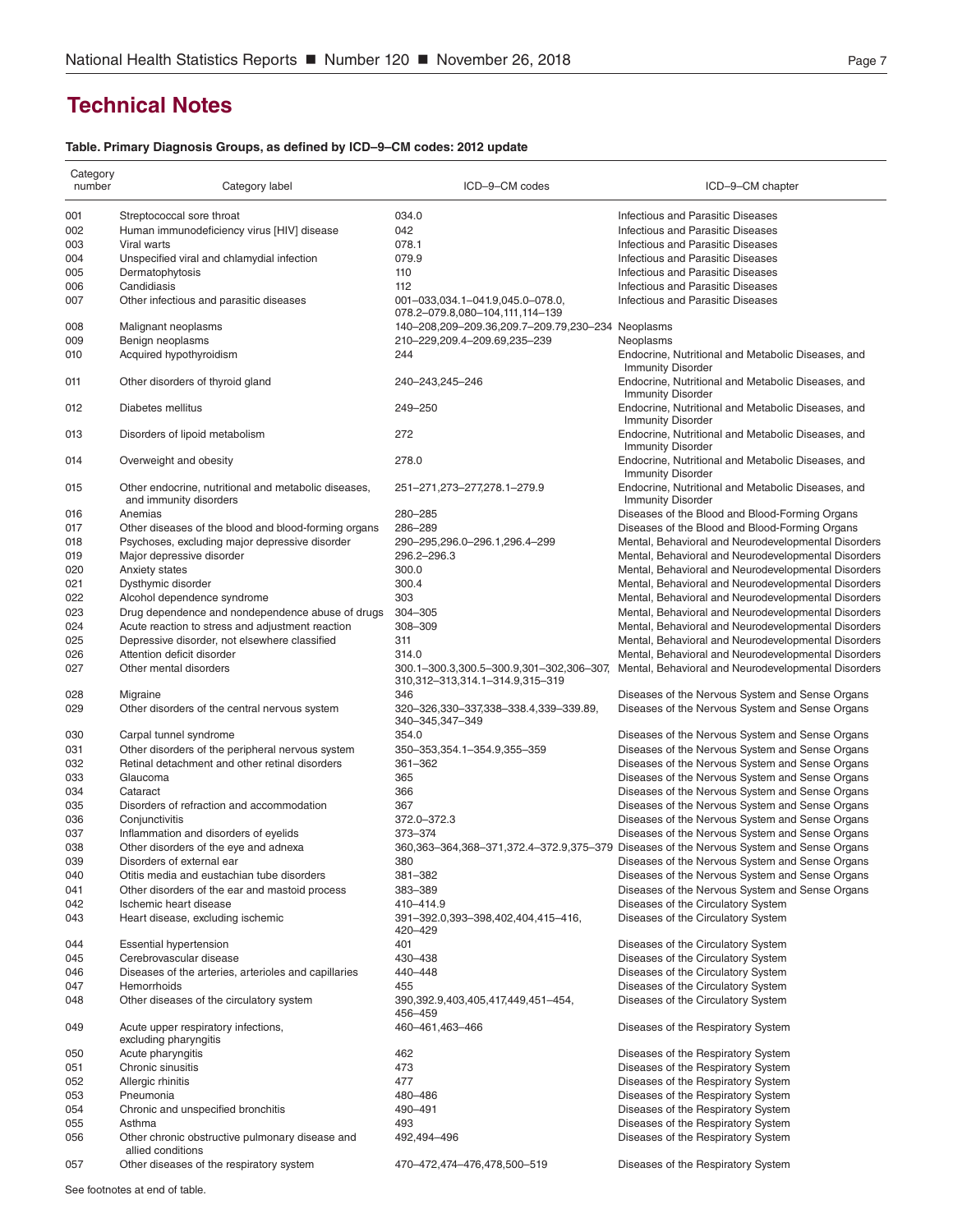#### **Table. Primary Diagnosis Groups, as defined by ICD–9–CM codes: 2012 update—Con.**

| Category<br>number | Category label                                                           | ICD-9-CM codes                                                                                                      | ICD-9-CM chapter                                                |
|--------------------|--------------------------------------------------------------------------|---------------------------------------------------------------------------------------------------------------------|-----------------------------------------------------------------|
| 058                | Diseases of the teeth and supporting structures                          | 520-525                                                                                                             | Diseases of the Digestive System                                |
| 059                | Gastritis and duodenitis                                                 | 535                                                                                                                 | Diseases of the Digestive System                                |
|                    |                                                                          |                                                                                                                     |                                                                 |
| 060                | Esophagitis                                                              | 530.1                                                                                                               | Diseases of the Digestive System                                |
| 061                | Ulcer of stomach and small intestine                                     | 531-534                                                                                                             | Diseases of the Digestive System                                |
| 062                | Hernia of abdominal cavity                                               | 550-553                                                                                                             | Diseases of the Digestive System                                |
| 063                | Noninfectious entertis and colitis                                       | 555-558                                                                                                             | Diseases of the Digestive System                                |
| 064                | Diverticula of intestine                                                 | 562                                                                                                                 | Diseases of the Digestive System                                |
| 065                | Constipation                                                             | 564.0                                                                                                               | Diseases of the Digestive System                                |
| 066                | Irritable bowel syndrome                                                 | 564.1                                                                                                               | Diseases of the Digestive System                                |
| 067                | Anal and rectal diseases                                                 | 565-566,569.0-569.4                                                                                                 | Diseases of the Digestive System                                |
| 068                | Disorder of gallbladder and biliary tract                                | 574-576                                                                                                             | Diseases of the Digestive System                                |
| 069                | Gastrointestinal hemmorage                                               | 578                                                                                                                 | Diseases of the Digestive System                                |
| 070                | Other diseases of the digestive system                                   | 526.0-530.0,530.2-530.9,536-543,560,<br>564.2-564.9,567-568,569.5-573,577,579                                       | Diseases of the Digestive System                                |
| 071                | Calculus of kidney and ureter                                            | 592                                                                                                                 | Diseases of the Genitourinary System                            |
| 072                | Cystitis and other disorders of the bladder                              | 595,596                                                                                                             | Diseases of the Genitourinary System                            |
| 073                | Urinary tract infection, site not specified                              | 599.0                                                                                                               | Diseases of the Genitourinary System                            |
| 074                | Other diseases of the urinary system                                     | 580-591,593-594,597-598,599.1-599.9                                                                                 | Diseases of the Genitourinary System                            |
|                    |                                                                          | 600                                                                                                                 |                                                                 |
| 075                | Hyperplasia of prostate                                                  |                                                                                                                     | Diseases of the Genitourinary System                            |
| 076                | Other disorders of male genital organs                                   | 601-608                                                                                                             | Diseases of the Genitourinary System                            |
| 077                | Disorders of the breast                                                  | 610-611,612.0-612.19                                                                                                | Diseases of the Genitourinary System                            |
| 078                | Inflammatory disease of female pelvic organs                             | 614-616                                                                                                             | Diseases of the Genitourinary System                            |
| 079                | Noninflammatory disorders of the female genital organs                   | 620,622-624                                                                                                         | Diseases of the Genitourinary System                            |
| 080                | Disorders of menstruation and abnormal bleeding                          | 626                                                                                                                 | Diseases of the Genitourinary System                            |
| 081                | Menopause and postmenopause disorders                                    | 627                                                                                                                 | Diseases of the Genitourinary System                            |
| 082                | Other disorders of female genital tract                                  | 617-619,621,625,628,629                                                                                             | Diseases of the Genitourinary System                            |
| 083                | Complications of pregnancy, childbirth, and<br>the puerperium            | 630-679.99                                                                                                          | Complications of Pregnancy, Childbirth,<br>and the Puerperium   |
| 084                | Cellulitis and abscess                                                   | 681-682                                                                                                             | Diseases of the Skin and Subcutaneous Tissue                    |
| 085                | Other infection of the skin and subcutaneous tissue                      | 680,683-686                                                                                                         | Diseases of the Skin and Subcutaneous Tissue                    |
| 086                | Contact dermatitis and other eczema                                      | 692                                                                                                                 | Diseases of the Skin and Subcutaneous Tissue                    |
| 087                | Psoriasis and similar disorders                                          | 696                                                                                                                 | Diseases of the Skin and Subcutaneous Tissue                    |
| 088                | Other inflammatory conditions of skin and<br>subcutaneous tissue         | 690-691,693-695,697-698                                                                                             | Diseases of the Skin and Subcutaneous Tissue                    |
| 089                | Corns, callosities and other hypertrophic and atrophic<br>skin condition | 700-701                                                                                                             | Diseases of the Skin and Subcutaneous Tissue                    |
| 090                | Actinic and seborrheic keratosis                                         | 702.0-702.1                                                                                                         | Diseases of the Skin and Subcutaneous Tissue                    |
| 091                | Acne                                                                     | 706.0-706.1                                                                                                         | Diseases of the Skin and Subcutaneous Tissue                    |
| 092                | Sebaceous cyst                                                           | 706.2                                                                                                               | Diseases of the Skin and Subcutaneous Tissue                    |
| 093                | Urticaria                                                                | 708                                                                                                                 | Diseases of the Skin and Subcutaneous Tissue                    |
| 094                | Other disorders of the skin and subcutaneous tissue                      | 702.8,703-705,706.3-707.9,709                                                                                       | Diseases of the Skin and Subcutaneous Tissue                    |
| 095                | Arthropathies and related disorders                                      | 710-719                                                                                                             | Diseases of the Musculoskeletal System<br>and Connective Tissue |
| 096                | Spinal disorders                                                         | 720-724                                                                                                             | Diseases of the Musculoskeletal System<br>and Connective Tissue |
| 097                | Rheumatism, excluding back                                               | 725-729                                                                                                             | Diseases of the Musculoskeletal System<br>and Connective Tissue |
| 098                | Disorders of bone and cartilage                                          | 730-733                                                                                                             | Diseases of the Musculoskeletal System<br>and Connective Tissue |
| 099                | Other diseases of the musculoskeletal system and                         | 734-739                                                                                                             | Diseases of the Musculoskeletal System                          |
|                    | connective tissue                                                        |                                                                                                                     | and Connective Tissue                                           |
| 100                | Congenital anomalies                                                     | 740-759                                                                                                             | <b>Congenital Anomalies</b>                                     |
| 101                | Certain conditions originating in the perinatal period                   | 760-779                                                                                                             | Certain Conditions Originating in the Perinatal Period          |
| 102                | Syncope and collapse                                                     | 780.2                                                                                                               | Symptoms, Signs, and III-Defined Conditions                     |
| 103                | Convulsions                                                              | 780.3                                                                                                               | Symptoms, Signs, and III-Defined Conditions                     |
| 104                | Dizziness and giddiness                                                  | 780.4                                                                                                               | Symptoms, Signs, and III-Defined Conditions                     |
| 105                | Pyrexia of unknown origin                                                | 780.6                                                                                                               | Symptoms, Signs, and III-Defined Conditions                     |
| 106                | Symptoms involving skin and other integumentary<br>tissue                | 782                                                                                                                 | Symptoms, Signs, and III-Defined Conditions                     |
| 107                | Headache                                                                 | 784.0                                                                                                               | Symptoms, Signs, and III-Defined Conditions                     |
| 108                | Epistaxis                                                                | 784.7                                                                                                               | Symptoms, Signs, and III-Defined Conditions                     |
| 109                | Abnormal heart sounds                                                    | 785.0-785.3                                                                                                         | Symptoms, Signs, and III-Defined Conditions                     |
| 110                | Dyspnea and respiratory abnormalities                                    | 786.0                                                                                                               | Symptoms, Signs, and III-Defined Conditions                     |
|                    |                                                                          |                                                                                                                     |                                                                 |
| 111                | Cough                                                                    | 786.2                                                                                                               | Symptoms, Signs, and III-Defined Conditions                     |
| 112                | Chest pain                                                               | 786.5                                                                                                               | Symptoms, Signs, and III-Defined Conditions                     |
| 113                | Symptoms involving the urinary system                                    | 788                                                                                                                 | Symptoms, Signs, and III-Defined Conditions                     |
| 114                | Abdominal pain                                                           | 789.0                                                                                                               | Symptoms, Signs, and III-Defined Conditions                     |
| 115                | Other symptoms, signs and ill-defined conditions                         | 780.0-780.1,780.5,780.7-781,783,<br>784.1-784.6,784.8-784.9,785.4-785.9,786.1,<br>786.3-786.4,786.6-787.9,789.1-799 | Symptoms, Signs, and III-Defined Conditions                     |
| 116                | Fractures, excluding lower limb                                          | 800-819                                                                                                             | Injury and Poisoning                                            |
| 117                | Fracture of the lower limb                                               | 820-829                                                                                                             | Injury and Poisoning                                            |
|                    |                                                                          |                                                                                                                     |                                                                 |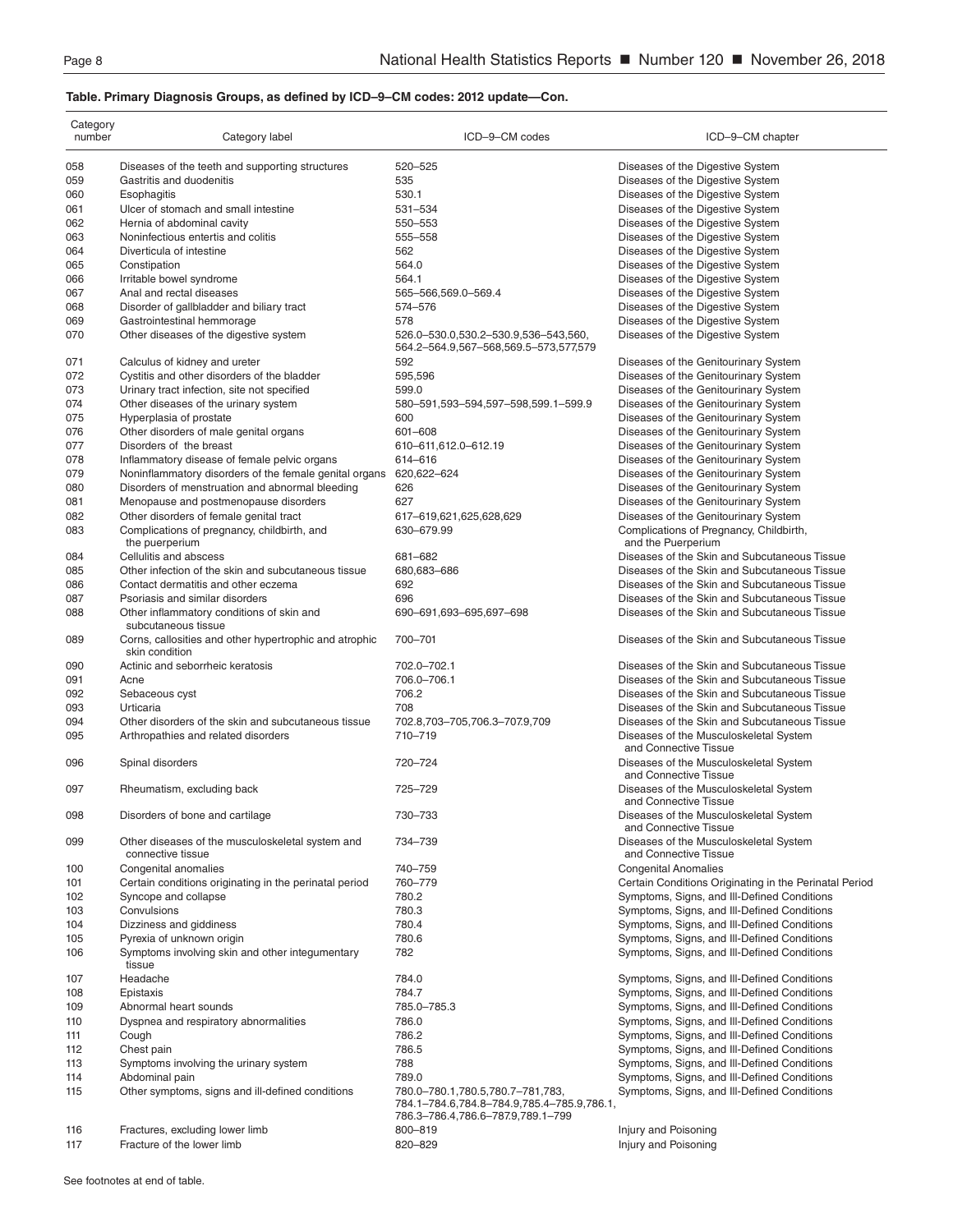#### **Table. Primary Diagnosis Groups, as defined by ICD–9–CM codes: 2012 update—Con.**

| Category<br>number | Category label                                                          | ICD-9-CM codes                                                                                                                                                                                | ICD-9-CM chapter                                                                                      |
|--------------------|-------------------------------------------------------------------------|-----------------------------------------------------------------------------------------------------------------------------------------------------------------------------------------------|-------------------------------------------------------------------------------------------------------|
| 118                | Sprains and strains, excluding ankle and back                           | 840-844,845.1,848                                                                                                                                                                             | Injury and Poisoning                                                                                  |
| 119                | Sprains and strains of ankle                                            | 845.0                                                                                                                                                                                         | Injury and Poisoning                                                                                  |
| 120                | Sprains and strains of neck and back                                    | 846.847                                                                                                                                                                                       | Injury and Poisoning                                                                                  |
| 121                | Intracranial injury, excluding those with skull fracture                | 850-854                                                                                                                                                                                       | Injury and Poisoning                                                                                  |
| 122                | Open wound of head                                                      | 870-873                                                                                                                                                                                       | Injury and Poisoning                                                                                  |
| 123                | Open wound, excluding head                                              | 874-897                                                                                                                                                                                       | Injury and Poisoning                                                                                  |
| 124                | Superficial injuries                                                    | 910-919                                                                                                                                                                                       | Injury and Poisoning                                                                                  |
| 125                | Contusion with intact skin surface                                      | 920-924                                                                                                                                                                                       | Injury and Poisoning                                                                                  |
| 126                | Other injuries                                                          | 830-839,860-869,900-909,925-959                                                                                                                                                               | Injury and Poisoning                                                                                  |
| 127                | Poisonings                                                              | 960-989                                                                                                                                                                                       | Injury and Poisoning                                                                                  |
| 128                | Other and unspecified effects of external causes                        | 990-995                                                                                                                                                                                       | Injury and Poisoning                                                                                  |
| 129                | Complications of surgical and medical care,<br>not elsewhere classified | 996-999                                                                                                                                                                                       | Injury and Poisoning                                                                                  |
| 130                | Potential health hazards related to communicable<br>diseases            | $V01 - V09$                                                                                                                                                                                   | Supplementary Classification of Factors Influencing<br>Health Status and Contact With Health Services |
| 132                | Routine infant or child health check                                    | $V20.0 - V20.2$                                                                                                                                                                               | Supplementary Classification of Factors Influencing<br>Health Status and Contact With Health Services |
| 133                | Normal pregnancy                                                        | V <sub>22</sub>                                                                                                                                                                               | Supplementary Classification of Factors Influencing<br>Health Status and Contact With Health Services |
| 134                | Postpartum care and examination                                         | V24, V91.00-V91.99                                                                                                                                                                            | Supplementary Classification of Factors Influencing<br>Health Status and Contact With Health Services |
| 135                | Encounter for contraceptive management                                  | V <sub>25</sub>                                                                                                                                                                               | Supplementary Classification of Factors Influencing<br>Health Status and Contact With Health Services |
| 136                | Other encounter related to reproduction                                 | V23, V26-V28                                                                                                                                                                                  | Supplementary Classification of Factors Influencing<br>Health Status and Contact With Health Services |
| 137                | Lens replaced by pseudophakos                                           | V43.1                                                                                                                                                                                         | Supplementary Classification of Factors Influencing<br>Health Status and Contact With Health Services |
| 138                | Artificial opening status and other<br>postprocedural states            | V44-V45.V88-V88.03.V88.11.V88.12                                                                                                                                                              | Supplementary Classification of Factors Influencing<br>Health Status and Contact With Health Services |
| 139                | Specific procedures and aftercare                                       | $V50 - V59.9$                                                                                                                                                                                 | Supplementary Classification of Factors Influencing<br>Health Status and Contact With Health Services |
| 140                | Follow-up examination                                                   | <b>V67</b>                                                                                                                                                                                    | Supplementary Classification of Factors Influencing<br>Health Status and Contact With Health Services |
| 141                | General medical examination                                             | V70                                                                                                                                                                                           | Supplementary Classification of Factors Influencing<br>Health Status and Contact With Health Services |
| 142                | Observation and evaluation for suspected conditions<br>not found        | V71                                                                                                                                                                                           | Supplementary Classification of Factors Influencing<br>Health Status and Contact With Health Services |
| 143                | Gynecological examination                                               | V72.3                                                                                                                                                                                         | Supplementary Classification of Factors Influencing<br>Health Status and Contact With Health Services |
| 144                | Other factors influencing health status and<br>contact with health      | V20.0-V20.19, V21, V29.0-V43.0,<br>V43.2-V43.8, V46-V49.9, V60-V66, V68-V69,<br>V72.0-V72.2, V72.4-V83.89, V84.0-V84.89,<br>V85.0-V85.54, V86.0-V86.1, V87-V87.49,<br>V89-V89.09, V90.0-V90.9 | Supplementary Classification of Factors Influencing<br>Health Status and Contact With Health Services |
| 145                | Influenza                                                               | 487,488                                                                                                                                                                                       | Diseases of the Respiratory System                                                                    |
| 146                | Organic sleep disorders                                                 | 327.0-327.89                                                                                                                                                                                  | Diseases of the Nervous System and Sense Organs                                                       |
| 147                | Newborn health supervision                                              | V20.3-V20.32                                                                                                                                                                                  | Supplementary Classification of Factors Influencing<br>Health Status and Contact With Health Services |
| 999                | Not assigned                                                            | Not assigned                                                                                                                                                                                  | Not assigned                                                                                          |

NOTE: ICD–9–CM is *International Classification of Diseases, Ninth Revision, Clinical Modification.*

SOURCE: NCHS, Vital and Health Statistics report, Series 13, Number 159, "Ambulatory Care Visits to Physician Offices, Hospital Outpatient Departments, and Emergency Departments:<br>United States, 2001–02," 2006.